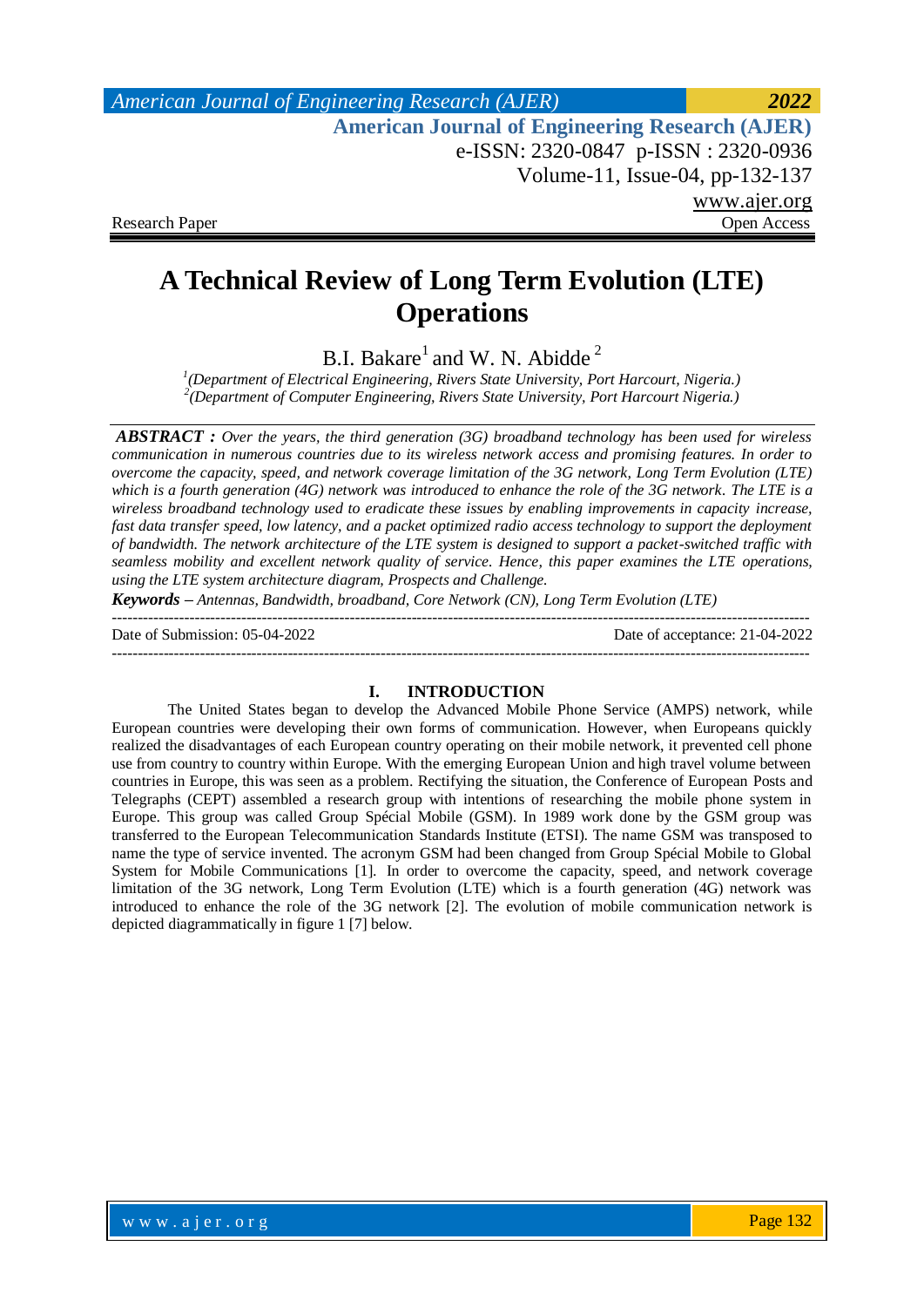

Fig 1. Evolution of Mobile Communication Network

LTE has become the most successful wireless broadband technology, providing wireless service to over one billion users as of the beginning of 2016 and handling a wide range of applications. LTE has greatly evolved from the analog voice-only service it rendered over 25 years ago, to the current stage of development of the fourth generation, and heading towards the fifth generation of mobile broadband technology [3]. LTE has revolutionized our communication services by ensuring telephony and internet access availability from almost everywhere and anytime with extremely fast data speeds for uploads and downloads. LTE enables voice calls, data services, video calls and multimedia applications [10]

LTE uses Orthogonal Frequency Division Multiple Access (OFDMA) for system improvement, such as; improved capacity and coverage, improved end-user throughputs, improved user experience with full mobility, reduced operation cost, flexible bandwidth operation and seamless integration with existing systems [10]. LTE uses an Internet Protocol based core network to achieve a successful network service. Quality of service operations are made standard on all interfaces for the purpose of ensuring that the prerequisite of voice calls for delay reduction and improved bandwidth can be sufficiently met when capacity limits have been attained. LTE system provides a peak data rate of 100Mbps in the downlink and 50 Mbps in the uplink [5]. 4G also known as IMT-Advanced was first launched in 2010 to implement the only packet-switching technique. It is integrated with one Core Network and several Radio Access Networks (RANs) and provides a complete IPbased network of 100 Mbps to 1 Gbps speed with a frequency of 2–8 GHz. Since the range of coverage was smaller due to high speed, it became necessary to incorporate multiple smart antennas to support long-range communication. Good Quality of Service (QoS) and data rates in 4G support services with better clarity; such services include but are not limited to Mobile Television, High Definition Television (HDTV) content, Digital Video Broadcasting (DVB), Video Chat, Multimedia Newspapers, and High-Quality Live streaming. 4G offers ultra-low latency compared to 3G. Long Term Evolution (LTE) and WiMAX (World Wide Interoperability for Microwave Access) are the dominant technologies employed by 4G. While LTE offers downlink data rates of 100 Mbps and uplink of 50 Mbps, WiMAX on the other hand allows downlink data rates of 75 Mbps and uplink of 25 Mbps [12]

#### **II. LTE ADVANCED (LTE-A)**

The LTE Advanced is a mobile communication technology, which is a major enhancement of the Long Term Evolution technology. LTE is often times called 4G whereas the LTE Advanced is the true step toward the future of LTE [6]. LTE Advanced is compatible with the initial LTE technology. LTE Advanced engaged a good number of techniques that aided better performance and higher data rates, particularly at cell edges and other areas where performance would not usually have been great [6].

LTE and LTE Advanced make use of multiple input multiple output (MIMO) which enables data rates to be increased to a great length. MIMO is a type of antenna technology which makes use of multiple antennas to allow signals travelling through different paths to be unconnected, thus, their capacity is used to enhance the data throughput and/or the signal to noise ratio, which ultimately improves the system performance [5].

- Key features of LTE Advanced include:
- Spectrum efficiency which is three (3) times greater than LTE.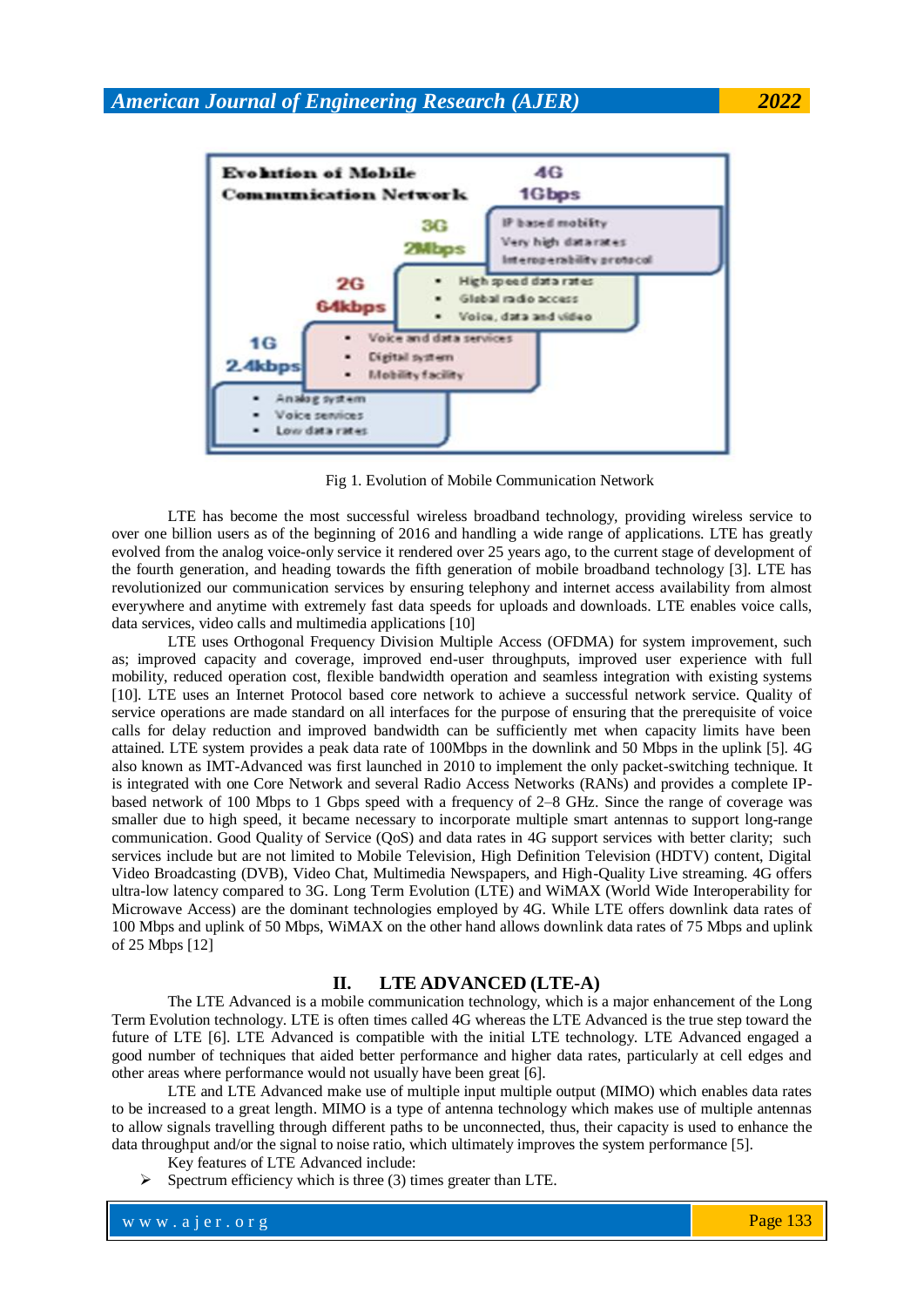## *American Journal of Engineering Research (AJER) 2022*

- $\triangleright$  Peak data rates of 1Gbps in the downlink and 500Mbps in the uplink.
- Peak spectrum efficiency of 30bps/Hz in the downlink and 15bps/Hz in the uplink.
- $\triangleright$  Spectrum use: scalable bandwidth use and spectrum aggregation are both supported.
- $\triangleright$  Low Latency: From idle time to connected in less than 50ms and then shorter than 5ms one way or for individual packet transmission.
- $\triangleright$  Cell edge user throughput is two (2) times that of LTE.
- $\triangleright$  Average user throughput time is three (3) times that of LTE.
- $\triangleright$  Mobility is the same as that of LTE.
- Compatibility state between LTE-A and LTE is very good [4]

### **III. LTE NETWORK PRINCIPLE OF OPERATIONS**

The main components of the LTE network architecture are the User Equipment (UE), the Evolved UMTS terrestrial radio access network (E-UTRAN), and the Evolved Packet Core (EPC).

The EPC key components include:

- The Mobility Management Entity (MME): This handles the session states and ensures authentication of a user as well as tracking a user across the network.
- Serving Gateway (S-Gateway): This routes data packets through the access network.
- Packet Data Node Gateway (PGW): This acts as the interface between the LTE network and other packet data networks [2].

These are all shown in fig. 2 [2] below.



Figure 2: LTE Network Architecture

LTE UEs are also known as Mobile stations (MS) or LTE data terminals or devices that are of standard to access the internet via 4G LTE network, such as the mobile phones, smart TVs, WiFi devices, tablets etc. LTE E-UTRAN consists mainly of the eNodeB (eNB), providing air interface for data traffic to and fro user equipment, eNodeB does several important functions such as Radio Resource Management (RRM), radio bearer control, radio admission control, mobility connection control, radio resource scheduling , packet compression and ciphering, routing of User Plane Data towards S-GW (Serving Gateway), packet scheduling and transmission of broadcast information and paging messages, measurement, reporting, configuration and reconfiguration of E-UTRAN parameters, load control, admission control etc [13]. The eNode-Bs consist of three major elements: The antennas, which are the most visible parts of a mobile network; Radio modules that modulate and demodulate all signals transmitted or received on the air interface; Digital modules that process all signals transmitted and received on the air interface and that act as an interface to the core network over a high‐ speed backhaul connection.

The general LTE network architecture has two parts, which are; radio network part and a core network part [4]. One of the complex mechanisms in the LTE network is the radio base station, referred to as eNode‐ B. The name is obtained originally from the UMTS base station (Node‐ B) with an 'e' referring to 'evolved' [6]. The UMTS radio network is referred to as the UTRAN (Universal Mobile Telecommunications System Terrestrial Radio Access Network), while the LTE radio network is referred to as the E‐ UTRAN [4].

The eNode‐ Bs consist of three major elements:

1. The antennas. They are the most visible parts of a mobile network;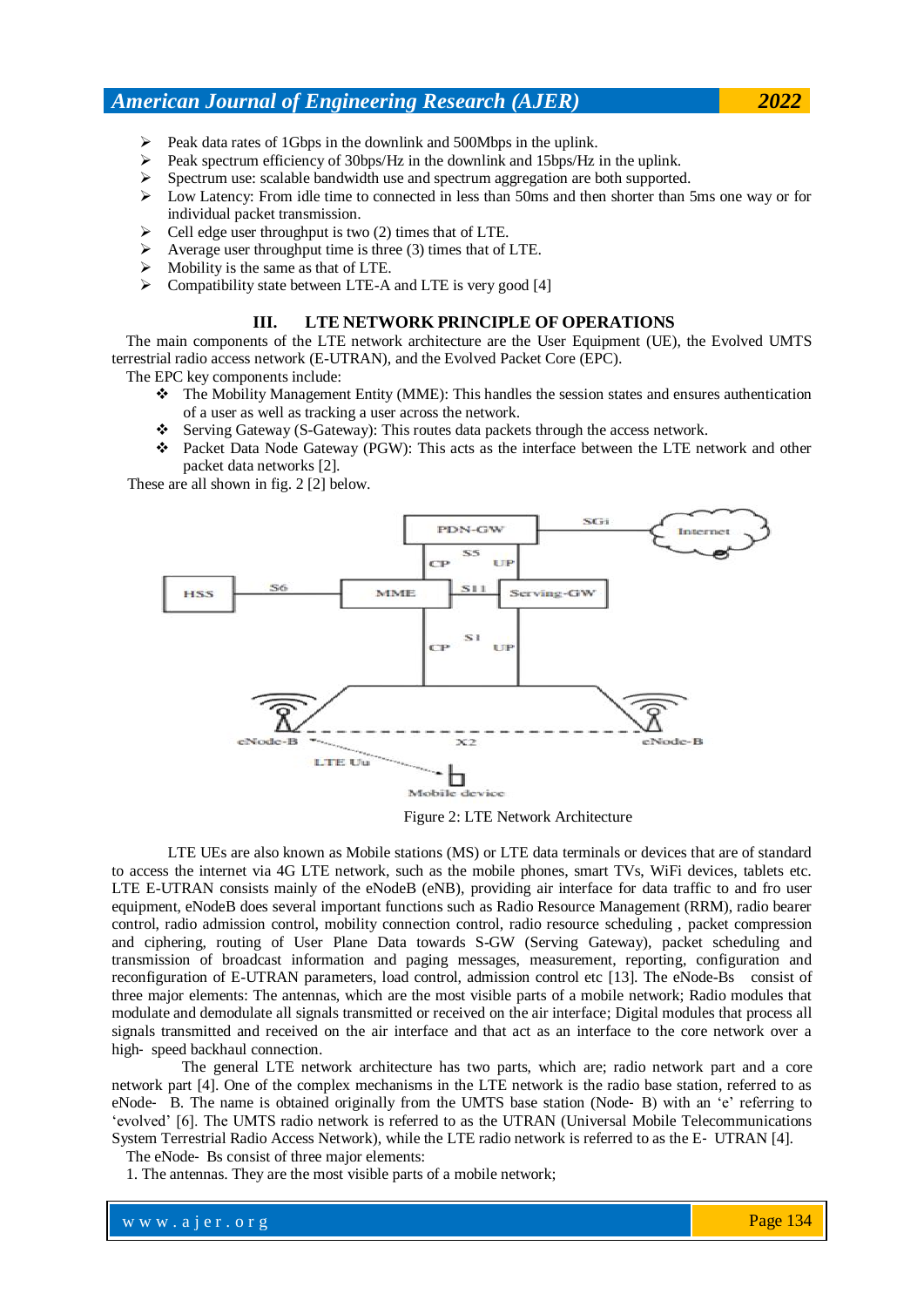## *American Journal of Engineering Research (AJER) 2022*

2. Radio modules. These modulate and demodulate all signals being transmitted or received on the air interface;

3. Digital modules. They process all signals transmitted and received on the air interface which interface with the core network over a high-speed backhaul connection [3].

This means that the eNode‐ B is responsible for air interface as well as the following outlined below:

- $\checkmark$  Air interface resources and user management is scheduled efficiently;
- $\checkmark$  OoS management, such as; enabling latency and minimum bandwidth requirements for real-time bearers and maximum throughput for background applications based on user profile;
- $\checkmark$  Load is balanced between various simultaneous radio bearers to different users;
- $\checkmark$  Mobility management;
- $\checkmark$  Interference management, which means, minimizing the effect of its downlink transmissions on surrounding base stations in cell- edge scenarios [2].

The physical routing of the S1 and the X2 interface is depicted below in fig. 3 [2].



Fig. 3 Physical Routing of the S1 and the X2 Interface

The SI interface is the interface between the core network and the base station. Similar to the S1 interface, the X2 interface is self-reliant, while IP is used on layer 3. The X2 interface connects base stations directly with each other [6]. The network node tasked with signaling exchanges between the base stations and the core network between users is the Mobility Management Entity (MME). The MME is responsible for authentication, establishment of bearers, NAS mobility management, handover support, interworking with other radio networks, SMS and voice support [4].

The S- GW handles management of user data tunnels between the eNode- Bs in the radio network and the Packet Data Network Gateway (PDN‐ GW), which is the gateway router to the Internet. Single user S1 and S5 tunnels are not dependent on one another and can be changed [3]. The PDN‐ GW equally assigns IP addresses to mobile devices. The HLR and the HSS are joined to ensure seamless roaming between the various radio access networks [2]. There are some very essential user parameters in the HSS and they are:

● The user's International Mobile Subscriber Identity (IMSI), which uniquely identifies a subscriber.

● Authentication information which is used to authenticate the subscriber and generate encryption keys on a session basis;

• Circuit- switched service properties, such as; the user's telephone number, referred to as the Mobile Subscriber Integrated Services Digital Network (MSISDN) number.

A copy of the IMSI is stored on the subscriber identity module (SIM) card of the subscriber;

● Packet‐ switched service properties such as the Access Point Names (APNs) the subscriber is allowed to use.

● IMS‐ specific information

• the ID of the current serving MSC so that incoming circuit- switched calls and SMS messages can be routed correctly;

• The ID of the SGSN or MME, is used in the event that the user's HSS profile is updated, so as to move the changes to the network elements.

 The basic architecture of LTE contains a separate IP connectivity layer for all the IP based services and evolved packet system (EPS) which handles the overall communication procedure.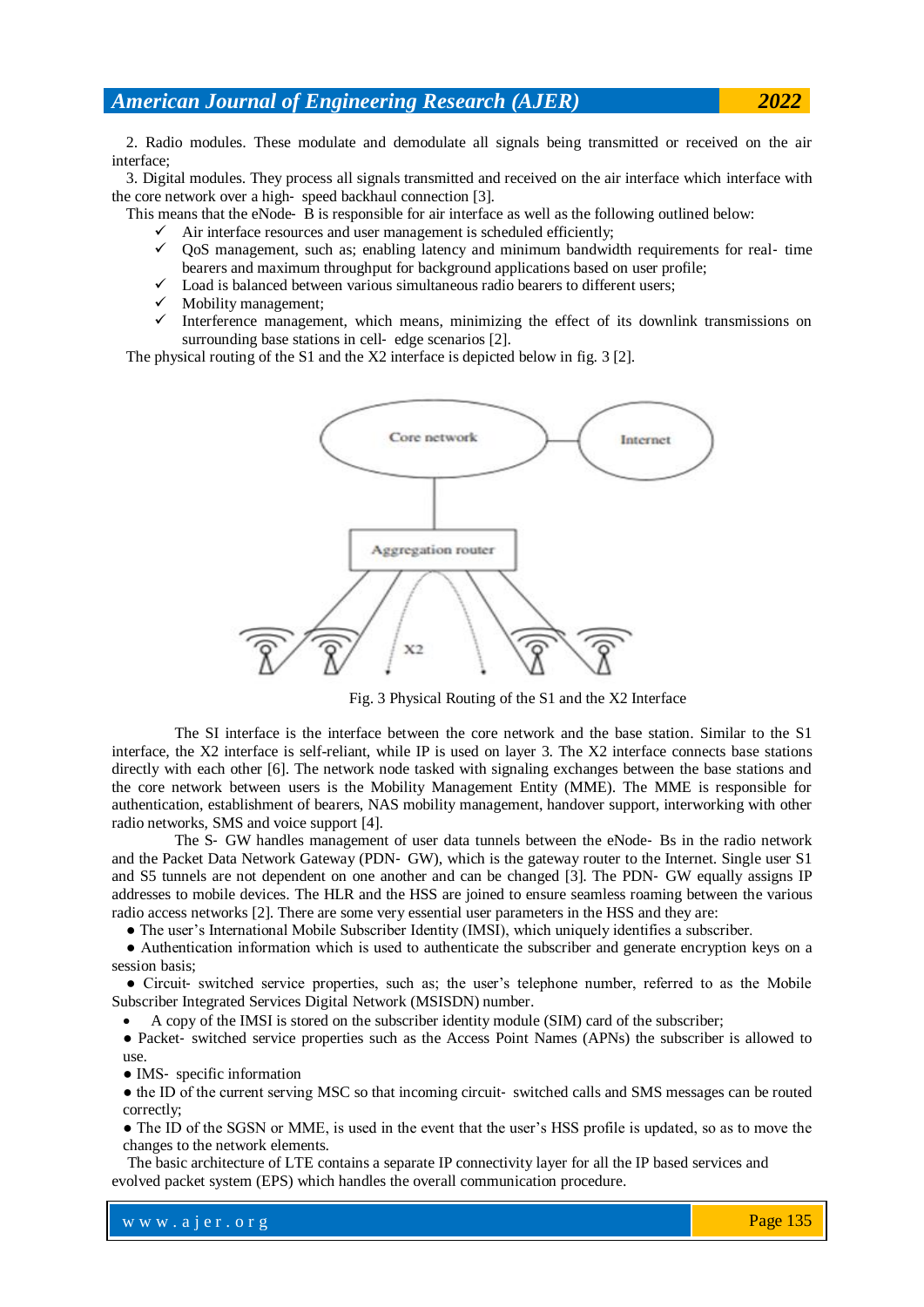

Fig. 4 Interconnection of LTE to GSM and UMTS Networks

There has to be a connection between the LTE network, GSM and UMTS networks to ensure that the subscriber's context, which is; the assigned IP address, quality of service settings, authentication and ciphering keys, etc., can be exchanged in a seamless way between all the core network components. This is depicted in fig. 4 [2].

The basic principles for LTE include:

- o A packet-based architecture where events in real-time can take place.
- o Reduction in number of interfaces.
- o Reduction of delay variation for traffic which needs low delay jitter.
- o An end-to-end quality of service to manage the different types of traffic.
- o An enhanced user experience focusing on more services with reduced cost and high speed [14].

#### **IV. ADVANTAGES AND DISDVANTAGES OF LTE SYSTEMS**

Table 1.0 [11] summarizes the advantages of the LTE system and the disadvantages of the LTE system. It shows that the advantages of the LTE system surpass the disadvantages of the LTE system. This essentially means that the LTE system is more of an advantage to be in existence than a disadvantage.

| S/N            | <b>Advantages</b>                                 | <b>Disadvantages</b>                                                |
|----------------|---------------------------------------------------|---------------------------------------------------------------------|
| 1              | Higher bandwidth (faster data transfer speed)     | LTE is not currently available in all cities in countries all over  |
|                |                                                   | the world.                                                          |
| $\overline{2}$ | Lower Latency (faster response time)              | LTE is a complex system that requires only skilled people to        |
|                |                                                   | maintain and manage the system.                                     |
| 3              | Improved spectrum efficiency (increase in overall | More towers and new technologies need to be developed for           |
|                | network capacity)                                 | better signals while in transit, for instance; in buses and trains. |
| $\overline{4}$ | High security wireless cellular network           | LTE technology cannot be used in old versions of smart              |
|                |                                                   | phones. It requires smart mobile phones which support LTE           |
|                |                                                   | functionality.                                                      |
| 5              | Highly reliable when a good LTE signal is         | Purchase of new current version of smart phones for the sole        |
|                | available                                         | purpose of making use of the LTE system is a costly affair.         |
| 6              | Data and voice exchange between participants      | It requires smart mobile phones which support LTE                   |
|                | due to packet switching                           | functionality                                                       |
| $\overline{7}$ | Transfer of high amount of data between the       | More towers and new technologies need to be developed for           |
|                | sender and receiver                               | better signals                                                      |
| 8              | All data consumption occurs to low power          | Purchase of new current version of smart phones for the sole        |
|                | consumption leading to longer and better lifespan | purpose of making use of the LTE system is a costly affair          |
|                | of smart phone batteries                          |                                                                     |
| 9              | High speed of file uploads and downloads          | More towers and new technologies need to be developed for           |
|                |                                                   | better signals                                                      |
| 10             | Higher versions of LTE such as; LTE Advanced      | More towers and new technologies need to be deployed                |
|                | (LTE-A) will further improve the performance of   |                                                                     |
|                | existing LTE standard based products.             |                                                                     |

Table 1.0 Advantages and Disadvantages of the LTE System

Page 136